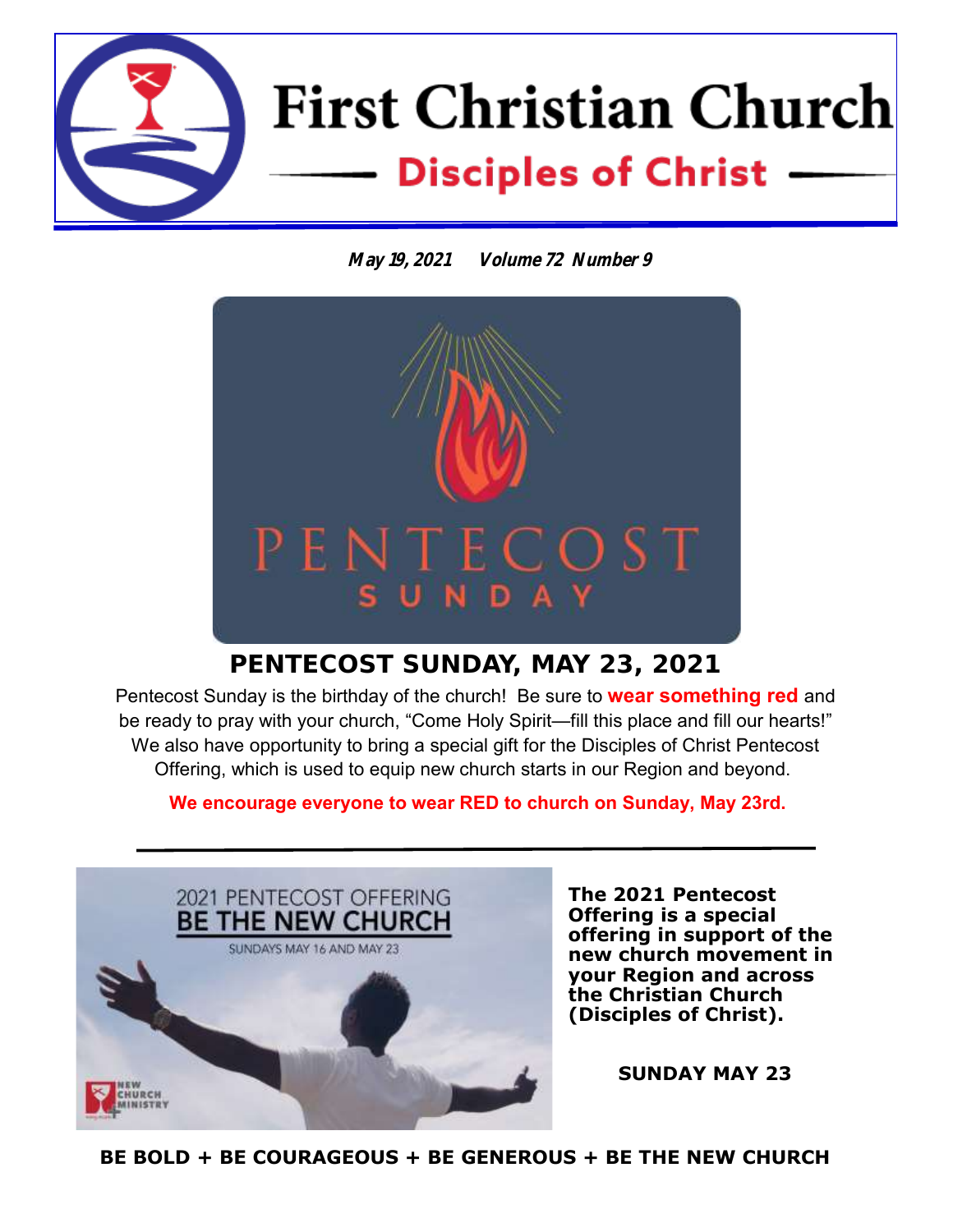

 Hey First Christian Church, in all the busyness of the last few months, seasons or years it is often easy to lose sight of the important things of life. Once when I was a tax accountant in Dallas, I got so busy with all the stress and deadlines of tax season. I had started a new job with Peat Marwick CPA firm and was working extremely long hours in downtown Dallas. Life was alive with activity. My wife and I had recently bought our first house. It was a busy time. But it was exactly during this time that I forgot something that was important. I had inadvertently pushed this item of life aside. Something that I once made sure I remembered and celebrated -- I forgot.

I am reminded from time to time of this event in my life. It helps me to keep focused on the things that are most important. In our spiritual walk with Christ we have and often forget the important spiritual principles by which we are to live in Christ. Sometimes we get so busy "doing church" we forget to "be the church" I am reminded of this very thing in the story of Martha and Mary in Luke 10:38-42. I, myself tend to identify with Martha who was so busy with "important" stuff but forgot to get the very thing that Mary was busy with. Mary was busy being at the feet of Christ, learning and growing in him. FCC Abilene let me encourage you not to neglect the disciplines of the faith which will help us "sit at the feet of Jesus" Don't neglect worship, prayer, Bible reading, and serving others.

So, I sure you are curious, what was it that I forgot so long ago during a season of busyness in my life. I remember that day like it was yesterday. There was a major snowstorm, it caused problems with my commute. I worked an extremely long day. I arrived home very tired. I then remembered (because Judy reminded me) that I had forgotten her birthday. Needless to say, I have never forgotten it since.

But I can imagine the voice of Jesus reminding me to spend time with him.

May God guide your journey --- Love you Pastor Greg



 **Mosaic Worship Service**  to start back this  **Sunday, May 23rd at 5:30 p.m. Fellowship at 5:00 p.m.**

**Vol. 72, No. 9 Established 1949—**The Christian Evangel is published bi-weekly (except for holiday weeks) by the First Christian Church (Disciples of Christ): Brenda Harris, editor; Send address or email changes to First Christian Church, P.O. Box 4200, 500 Chestnut St. Suite 100, Abilene, Texas, 79608-4200; (325) 677-2186; Unsolicited articles may not be returned. Electronic and email submissions are strongly encouraged. The editor reserves the right to edit articles for grammar, spelling, length and content.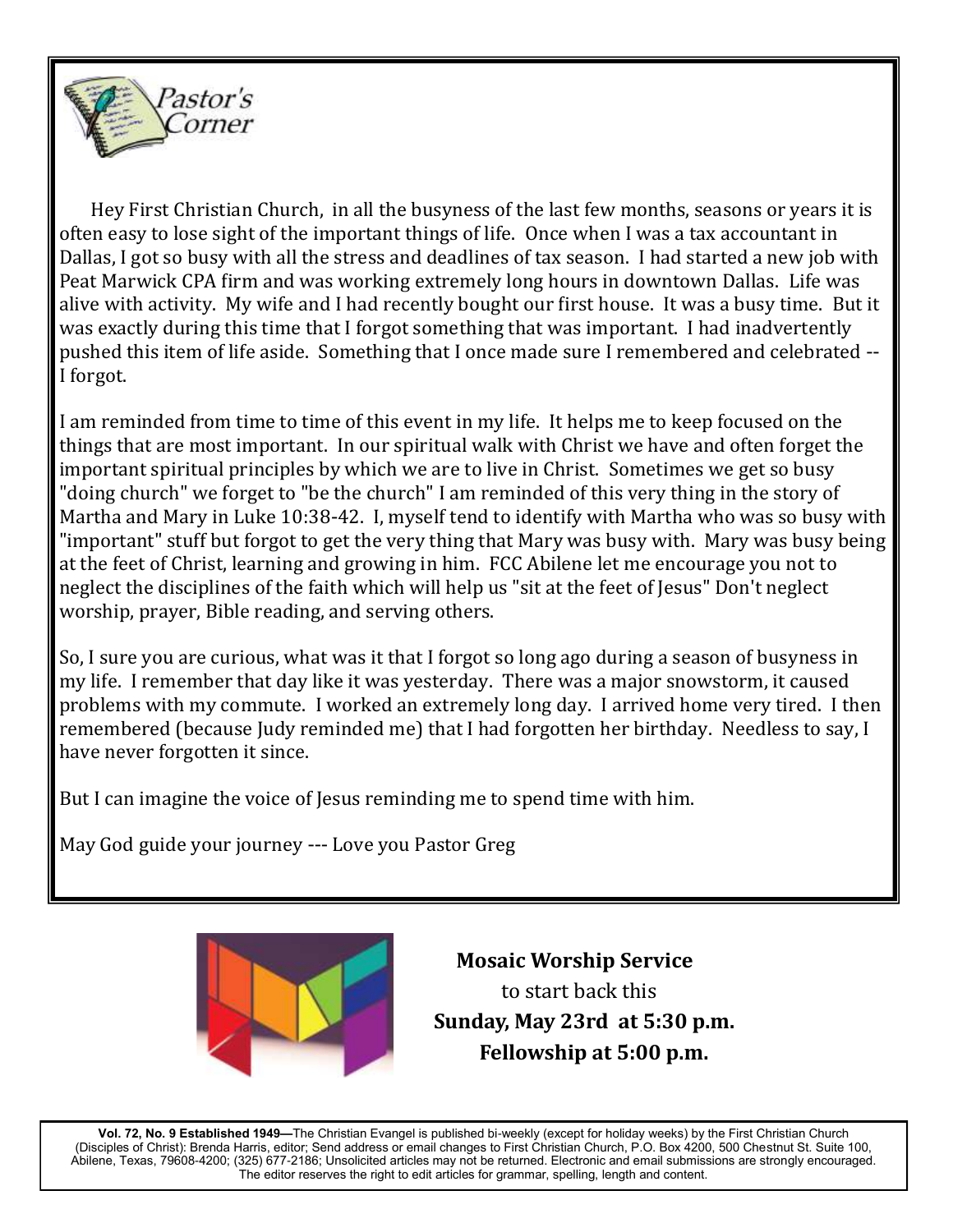## *PRAYER CONCERNS*

- **\* Kaye Carter-**health concerns, mom of Sindi Whitworth
- **\* Kathryn Petershagen-**health concerns**,** mom of Sarah Christopher
- **\* Margie Royall and her son David Royall**
- **\* PJ Gerard,** health concerns
- **\* Bob Milstead, Jr.,** health concerns, son of Bob & Jane Milstead
- **\* Dusty Green,** husband of Gloria Green
- \* **Sandy Clay &Jill Powell,** sisters-in-law of Cathy Clay
- **\* Home Centered Members & Friends**
- **\* Our Military Families & Friends**



**FCC Disciples Men Breakfast @ IHOP Thursday, June 3rd @ 6:15am** You can come earlier or later and leave

as it fits your schedule and needs. It's pay your own way.



# Sunday, May 23rd 3:00 p.m.

If you are interested in helping with Vacation Bible School in anyway you are encouraged to attend this meeting. For questions you can call Cindy Brown at 325-518-3821.

\*\*\*If you can't come to VBS because of work or other obligations, we still want your help!! We will need volunteers to help with planning and decorating before VBS.

## YOUTH CAMP SCHORLARSHIPS NEEDED.



# **Adventurous Journey**

## **Are We There Yet? VBS 2021**

**Join us as we travel with the children of Israel. They have escaped Slavery and are on an Adventurous Journey to a Land flowing with Milk and Honey.**

## **Are We There Yet?**

**Date: Monday July 26th to Thursday July 29 Time: 9 am to Noon**

**Overall Theme: God has a plan— Follow God**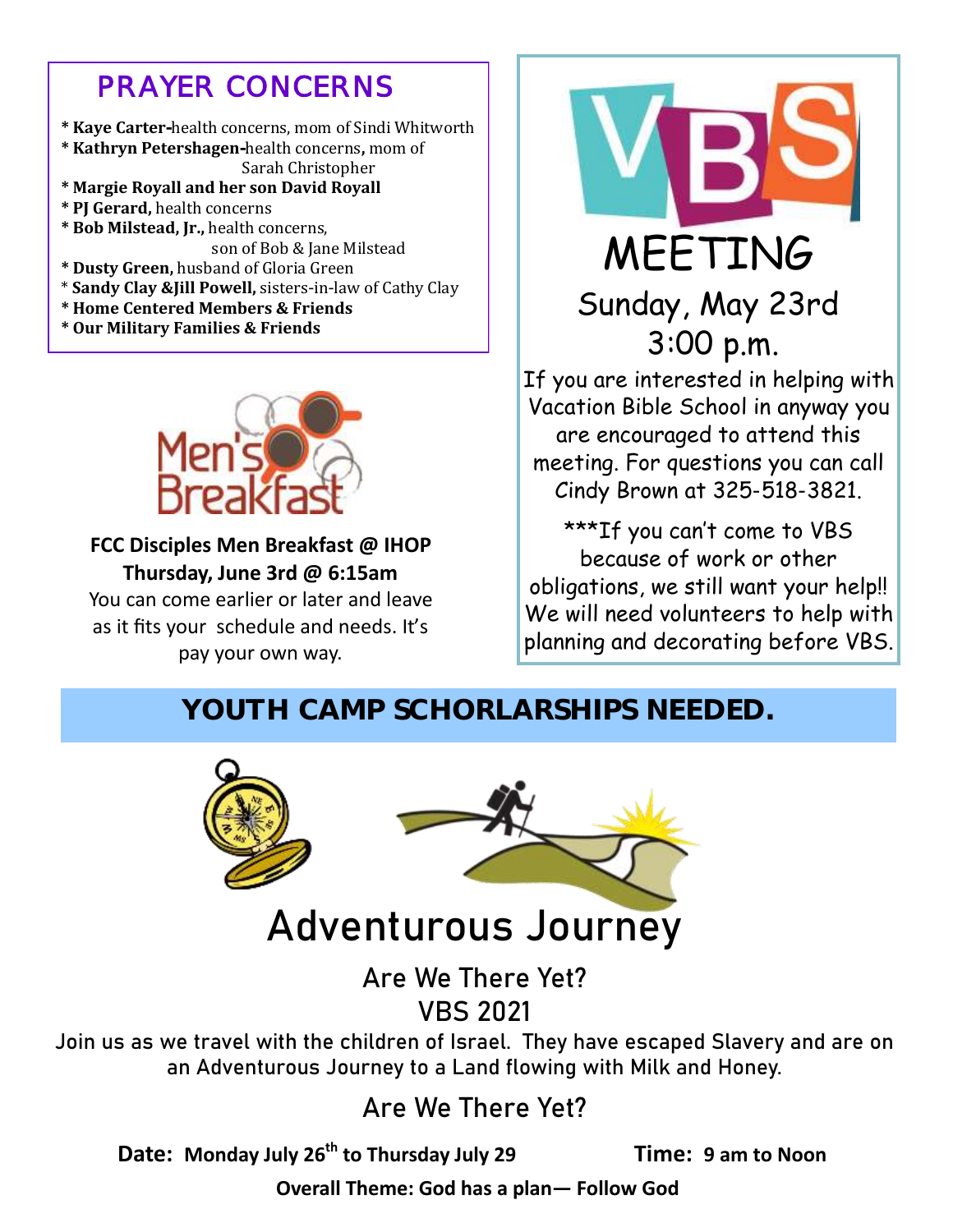

In observation of Memorial Day The church offices will be closed Monday, May 31, 2021

#### **First Christian Church - Abilene Offering & Budget Report**

| Week Ending: May 2, 2021     | 4,154.00     |
|------------------------------|--------------|
| Week Ending: May 9, 2021     | 5,636.00     |
| Week Ending: May 16, 2021    | 8,966.10     |
| This Month To Date: May 2021 | \$18,756.10  |
| Year to Date Offerings:      | \$103,224.15 |

# **2021 Disciples West Summer Camps**

**Grand Beginnings Camp — June 4-6** Lake Brownwood Christian Center **Cost \$110 per person** Age 4-3rd Grade **and Must Be Accompanied By An Adult**

FCC members pay 1/2 you will need to bring in a check made out to FCC for your half of the camp cost.

#### **JYF Camp (Grades 3-5) —June 20-24** Lake Brownwood Christian Center **Cost \$365**

**Fees must be paid to your local church before camp date.**

FCC members pay 1/2 you will need to bring in a check made out to FCC for your half of the camp cost.

#### **Disciples West Conference 2021 Ceta Glen Christian Retreat - Happy, TX June 7 - 12 Cost \$380**

FCC members pay 1/2 you will need to bring in a check made out to FCC for your half of the camp cost.